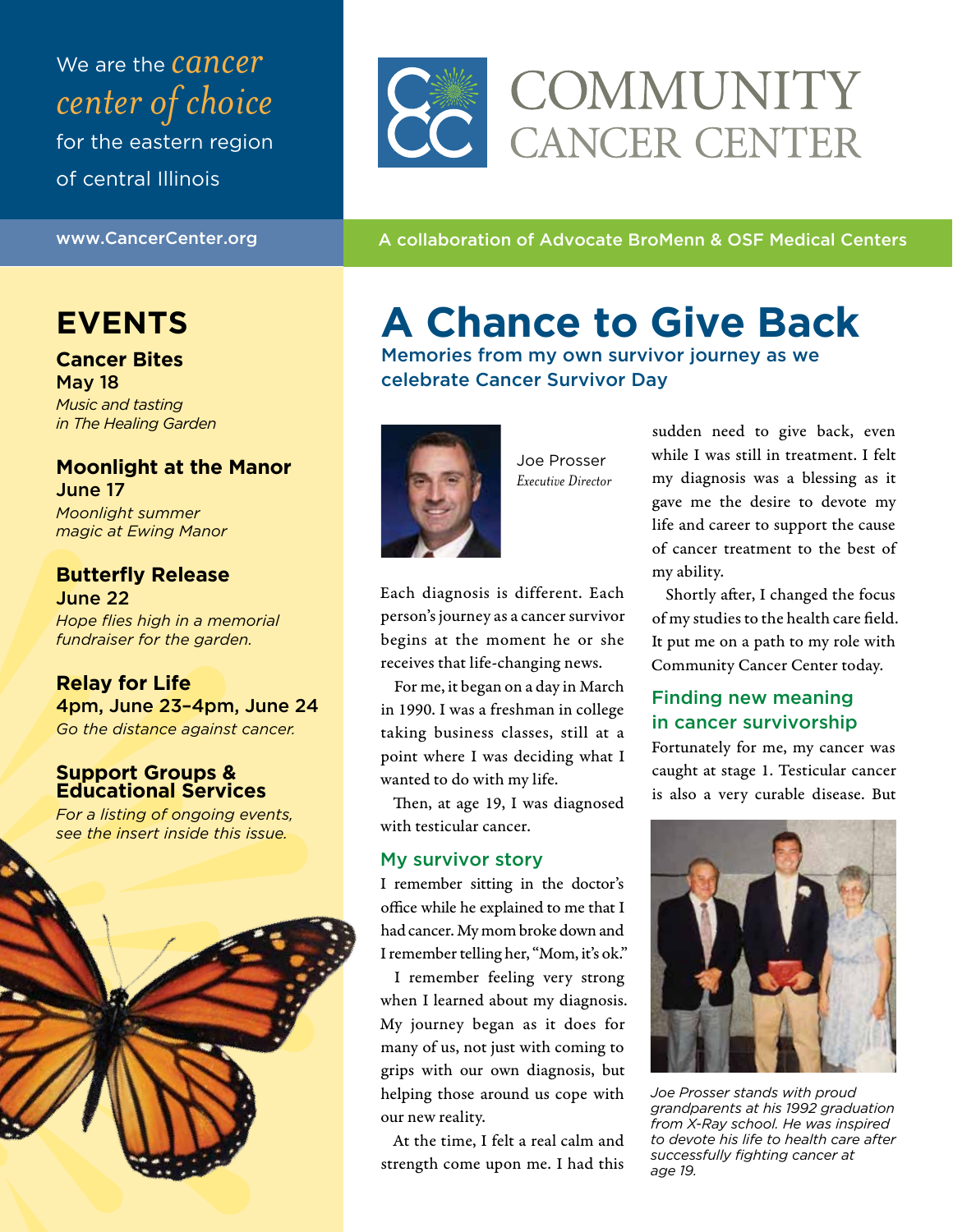#### **Continued from Page 1**

going through surgeries and not knowing for sure what would happen was scary at times.

The experience taught me to appreciate life, even at such a young age. I learned not to take life for granted and learned many important life lessons.

Fighting cancer gave me a new perspective on who I am. It gave me insight on my life's path and purpose. In my new field of study, being a cancer survivor helped me understand cancer treatment from both the clinical and human standpoint.

#### What survivors know

Here are a few lessons I've learned as a survivor that I would like to share:

§ After everything I've already survived, I can survive what's on my plate today. Sometimes it's hard not to be afraid, but I can use my experience as a mechanism from which to draw strength.

- § Stay strong, even knowing how hard it can be some days. Remember that we all have a purpose. Your strength is an inspiration to those who know you and an admirable example of courage and perseverance.
- Understand that cancer changes us. There's no doubt about that. It's up to each of us to decide what that change will mean in our lives.
- § Living as a cancer survivor leads us to understand the meaning of our own lives. It also helps us realize the difference we've made to other peoples' lives. Take time to reflect on all the contributions you've made over the course of your lifetime.
- § Being a survivor allows us to draw closer to our families and teaches us

not to sweat the small stuff. Each day is an opportunity to celebrate the big things that count and the little things that bring us joy. Our experience leads us to a better understanding of our own truths.

#### This year marks the 30th anniversary of Cancer Survivor's Day

It's a wonderful day filled with hope, inspiration and friendships as we honor people whose lives have been touched with cancer. It is truly a celebration of life.

Join us as we send up good thoughts and prayers for all survivors as we pause to celebrate their lives at our Cancer Survivor's Day Celebration, May 31, 5–7 p.m.



## The changing face of cancer survival

As more people survive longer, expectations are changing

Dr. Shermian Woodhouse, M.D., M.P.H. *Medical Director*

Many times, when people think of cancer, they immediately call to mind movies and TV shows with terrible endings. But every year, through advances in cancer treatment science, many of these stories are being rewritten in the real world — and in very positive ways.

The definition of survivor is actually changing. Today, it means anyone living with the diagnosis of cancer.

#### There have never been so many cancer survivors

Some are in treatment, and some are post treatment, but they are all survivors.

In the old days, there just weren't a lot of people who survived cancer. Today, we acknowledge that there are more people living on past the treatment stage.

With more people surviving this disease, the cancer treatment profession has embraced a growing challenge how to help survivors live their best lives — often many years past the original diagnosis.

#### The challenge of long term side effects

Because we now have more people surviving longer, the challenge of

dealing with the often unavoidable side effects of treatment has become ever more important. It's the focus of a lot of new research going on today.

There is hope that further advances in the alleviation of side effects will help us do more to help survivors achieve the very best quality of life.

As an example, some survivors experience long-term fatigue. New studies indicate supportive care can help. Complementary care options such as meditation, nutrition and exercise often improve energy levels, relieve stress and support optimum health.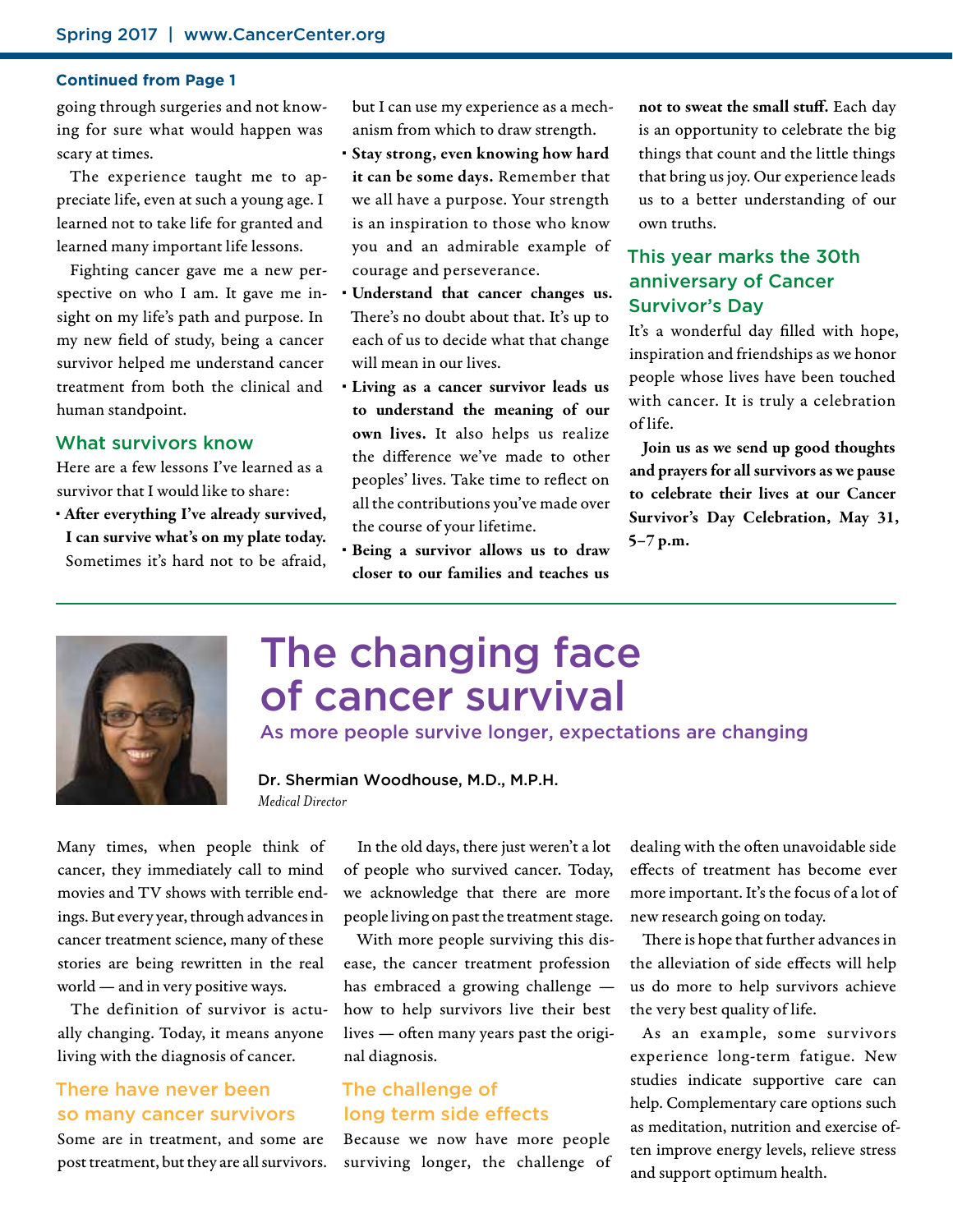

#### Recognize that there's a new normal for you

If you feel things are different, they probably are — and you're not alone. This is a challenge all cancer patients face.

But part of the beauty of survivorship is being able to explore new ways to find strength and beauty in your life. Many cancer survivors find that the courage they develop during treatment helps them make brave decisions in other areas of their lives.

Many times, I've seen people become more and more fearless. They become less afraid to try new things and become more of their own true selves.

#### Becoming more of your own true self

Now is the time to give yourself the freedom to do what you really want to do.

Commit to doing those things you've always wanted to experience but might have been putting off.

Resolve to take the best care of yourself, both physically and emotionally. Be sure that you keep up with the your follow up tests and checks as necessary, but also do your part in every day living.

Pay attention to your diet and exercise as well as your own emotional wellbeing — because these are the things you can control.

Remember: Community Cancer Center offers a variety of Support Services designed to help improve the lives of cancer survivors. Refer to the Support Services insert in this newsletter for our current program listing. Most are free of charge or low cost. If you don't see something you need, please ask!

#### Celebrate this moment

When I was practicing in New York, I had a patient who was just finishing her treatment. Just before she left on her last visit, she stopped and turned back to me at the doorway.

From the wisdom born of her experience, she gave me this advice: "If there's anything you want to do in life, just do it. Because none of us knows how many tomorrows we will have."



## RELAY FOR LIFE — GO THE DISTANCE FOR CANCER.

Join Team Community Cancer Center at this year's Relay for Life! Take some laps on the track, buy some food and check out all the decorated tents**.** Bring the whole family and enjoy the kid zone, run or walk the 5K and so much more! Your donations help fund ground breaking cancer research as well as patient care programs that can make a difference in communities like ours. With every donation, you are helping the American Cancer Society save lives.



WHERE: Normal Community High school, 3900 E. Raab Rd, Normal IL 61761

WHEN: 4pm, June 23–4pm, June 24

HOW TO PARTICIPATE: Contact Kimberly Wright at Kimberly.Wright@Cancer.Org or call 419-789-1021.

TO START A TEAM: Visit http://bit.ly/2oKf5dl. Or, search Relay for Life of McLean County.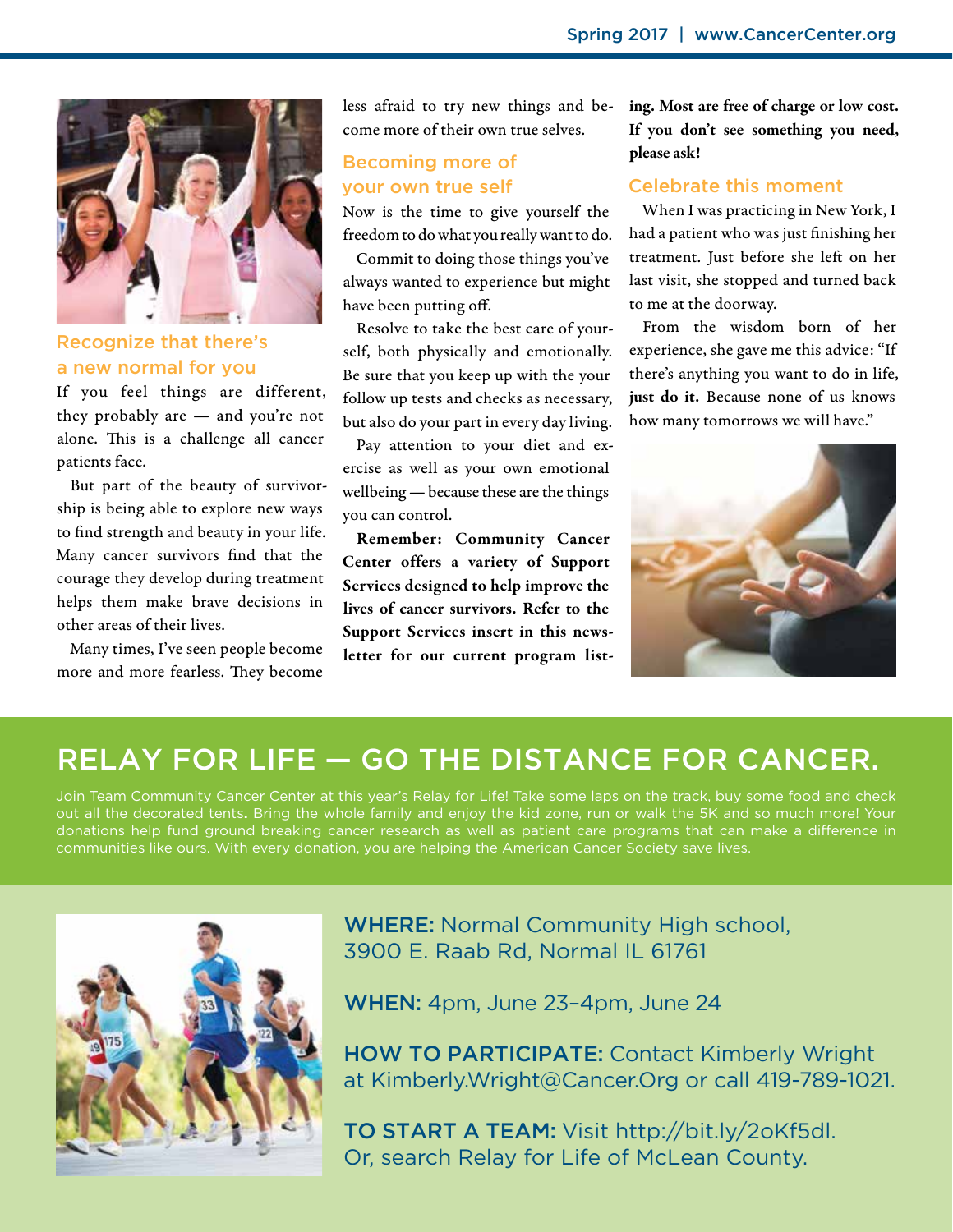# Meet our Breast Health Navigator

This is a second in a series to help you get to know our Support Services team and their programs



# Comprehensive **Breast Service** of the Community Cancer Center



Lisa Lowry RN, MSN *Breast Health Navigator*

#### How did you get started in your role?

Lisa: I've been an RN for 10 years. I initially got into oncology in 2010 with Mid Illinois Hematology Associates as a chemo nurse. I took on new roles there as nurse educator and survivorship coordinator.

In that position, I met with people after their diagnosis and educated them about their chemo. I also met with them after their active treatment to help them understand possible long-term effects and their follow schedule with their physicians. When the Navigator position became available, I decided that would be a nice step forward. It would allow me to focus on a specialty of cancer treatment.

#### What is the Breast Health Navigator?

Lisa: Breast Health Navigator is part of Comprehensive Breast Service at Community Cancer Center. As Navigator, I provide patients with triage services, counsel and treatment support.

I meet with newly diagnosed breast

cancer patients and help them understand their diagnosis and possible treatment. I then talk them through what steps are available to them and what each would mean to their treatment. I work with our breast cancer survivors through the full spectrum of care.

#### What is one thing that most people don't know?

Lisa: When a lady is diagnosed with breast cancer, she is usually not presented with just one form of treatment. Many factors can affect a person's choice and course of treatment.

The thing to remember is that the majority of times, breast cancer is not an emergent diagnosis. You don't have to decide what treatment you're going to do right this moment. You can take your time and meet with the different physicians to decide which treatment is best for you. You usually can even meet with the full care team before making any treatment decisions.

It's ok to breathe and take a moment to assess your situation and make informed decisions.

#### What's the best way for a patient to get information about her condition?

Lisa: Not every breast cancer is the same. You can't Google "breast cancer" and expect to learn about what YOU should do. You have to make sure you're looking at reliable resources. We are happy to provide you with a list of trustworthy online resources. I can also work with you individually if you need more answers.

On a patient's first visit, I give them a big, thick cancer resource book. It describes all the different treatments. It also covers issues such as how to tell family members and what to do after active treatment is done. I do hope our women use it to their advantage.

#### What can affect the treatment choices available?

Lisa: Choices can depend on factors like the grade of tumor and the hormone receptor assay (tests for estrogen and progesterone). So not every woman is treated the same. I typically will go over their pathology in their first visit with

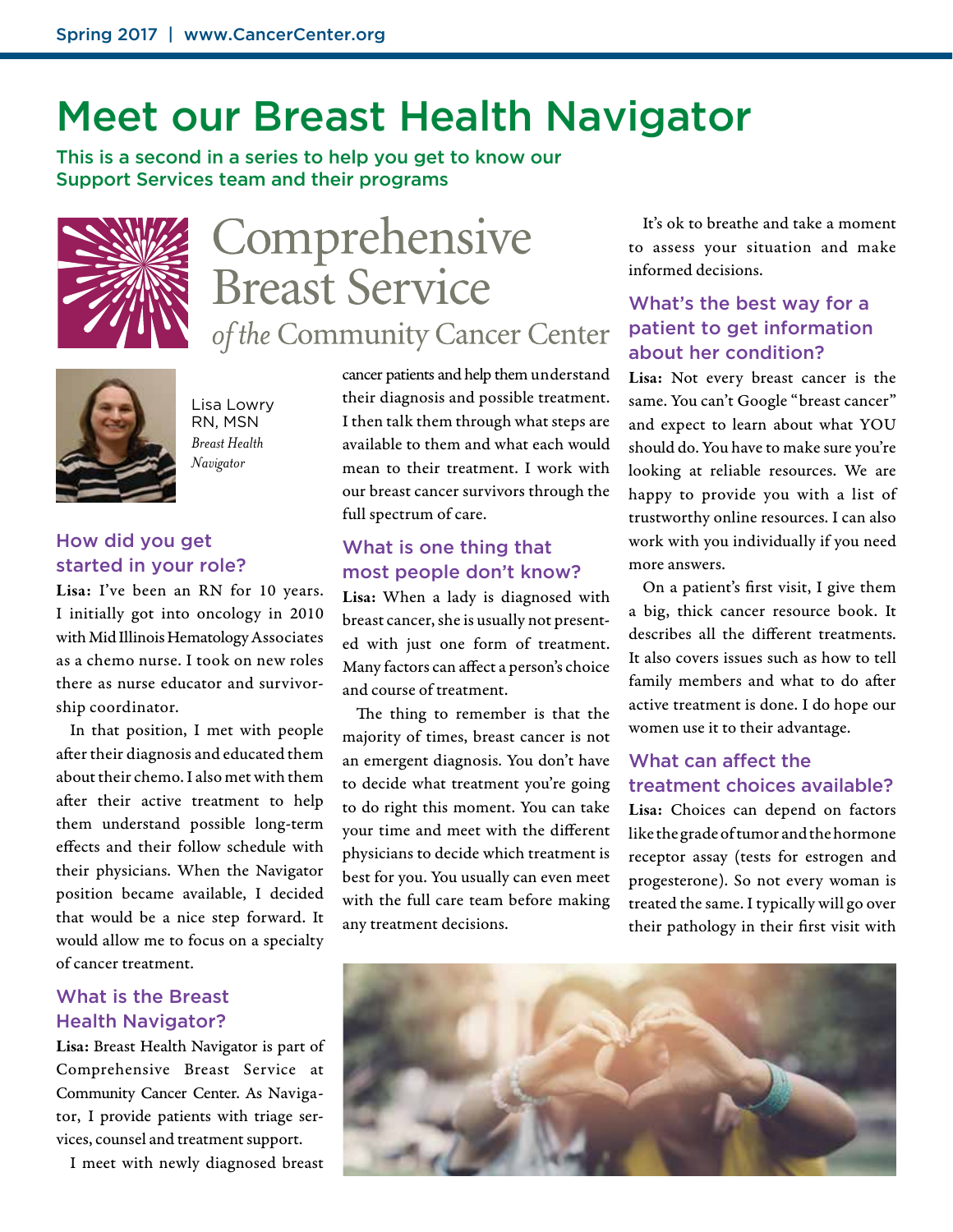me to help them understand what to expect in next few months.

It's important for each woman to understand the different specialties of physicians. These can include a surgeon, medical oncologist, radiation oncologist — and depending on the type of treatment — maybe even a plastic surgeon.

#### What's the next step?

Lisa: We get the appointments they need made for them during the first visit. I also consult with them on any other life issues that might be involved. If they need support, I get them in touch with our oncology social worker, nutritionist and chaplain as needed.

I just want to make sure the patients know I'm here for them. I can be an extra resource person for them, even a central point of contact for all of their physicians if needed.

I can help them figure out where to turn to with questions and will monitor their progress through the different spectrums of treatment, through to periodic follow-ups. For breast cancer patients, the last contact typically will happen once they have had their first mammogram taken after treatment is finished.

#### What is the Breast Cancer Conference?

Lisa: This meeting brings our providers together to hear a presentation on almost every newly diagnosed breast cancer case at Community Cancer Center. Each of our specialty physicians attends and examines the breast cancer cases together while discussing treatment options. The conference helps ensure that all of your physicians and providers are working in a unified direction as your care moves forward.



#### How often can patients schedule a consult with the Navigator?

Lisa: The ladies know I'm always there for them. My door is always open and I'm always able to take their call. Some women need more support than others. Some need continuous support. I meet with others on that initial visit and then we aren't in touch again until after treatment is completed.

That's the nice thing about navigation. We do what's needed based on a patient's needs.

#### Do I need a referral?

Lisa: If you or a loved one has been diagnosed with breast cancer, you don't need a physician referral to access our services. We can even help with questions for patients and family members located outside the local area. Questions about genetic testing are another area where we can help.

Sometimes, women are called by a physician and told they have breast cancer. But it might be days to weeks before they can see a specialty physician. In the meantime, they can get in to see me right away to ask questions and start addressing any concerns.

Breast Health Navigation consultation services are free of charge. To get in touch with Lisa Lowry and Breast Health Navigation, call 309-451-2216 or email llowry@cancercenter.org

#### **Get To Know the Comprehensive Breast Services**

#### All about Lymphedema Clinic

Lymphedema Clinic is held the first and third Mondays of the month. It's for women who have had three or more lymph nodes removed during surgery. It's an educational clinic that teaches women what to look for when they are at risk for lymphedema.

When lymph nodes are removed, lymph fluid can build up and needs to be taken care of. The Breast Health Navigator can assess a patient's need and help them get scheduled. Women can get information and can get signed up for the clinic through the Breast Health Navigator or the Radiation Therapy Nurses.

#### Real people. Real connection. Real help.

#### Join the breast cancer support group.

Held the second Tuesday each month, this walk-in support group is open to any woman who has been diagnosed with breast cancer, whether she is going through active treatment or is several years out. There is value in meeting with people face to face. Although groups are available online, many people find it reassuring to talk to a real person. Bring your questions. We welcome them all.

#### Pink Partners promote prevention

Pink Partners group is made up of representatives from the three mammogram facilities in town (Advocate BroMenn, Gail Keeran/Ft. Jesse Imaging Center and OSF). The team works to get the word out about the importance of annual mammograms. The earlier breast cancer is caught, the sooner and more effectively it can be treated.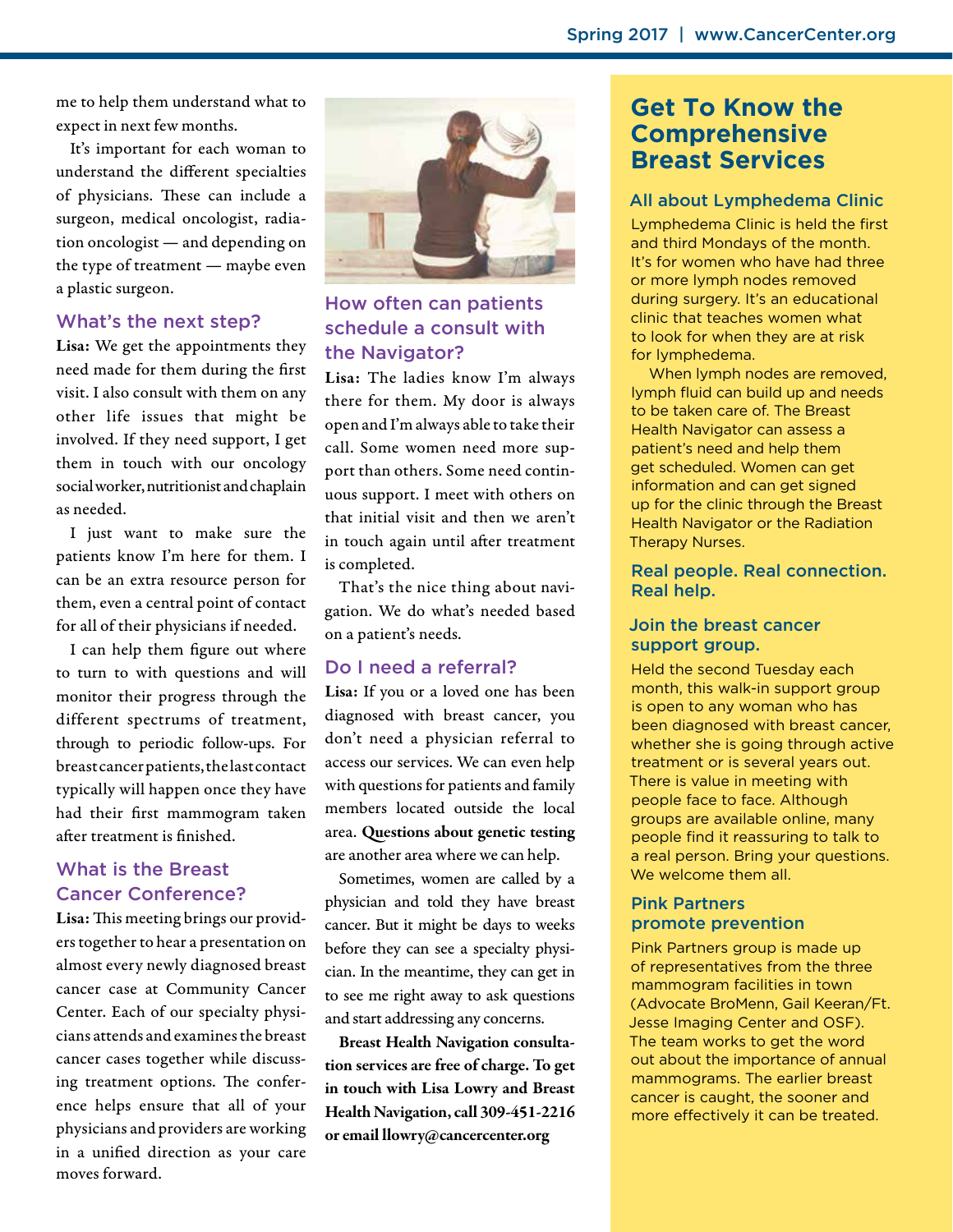

#### **Mamm and Glamm**

Feel pretty, pampered and prepared

#### **5:30PM–7:30PM, MAY 11 COMMUNITY CANCER CENTER**

Girl's night out! Pink Partners is currently hosting Mamm and Glam, an education, pampering and shopping event.

Sponsored by an array of area beauty and healthy living providers, it's a night to meet with friends and spoil yourselves a little. Come and enjoy facials, updo's and make up while you learn about breast health.

Three sponsoring health centers will be here and will be able to get women scheduled for their mammograms. The event is free and fun for all ages. To sign up, call Lisa at 309-451-2216.



## Meet Mister Hula

A fun name kicks off a drive for serious advancement in local cancer treatment.

By Ed Quijano, Director of Fund Development

The mission of the Community Cancer Center is to increase cancer survivorship in central Illinois. To accomplish that, we need to assure our Radiation Department has the most up-to-date technology.

To further that objective, our new goal is to upgrade our current diagnostics with the latest in PET/CT technology.

#### Fun night out supports leading edge treatment

The Development Office has set about fundraising for the PET/CT beginning with our Cancer Bites event on May 18. There's nothing fun about cancer, but there is joy in raising funds to fight against it.

We've decided to name our future PET/ CT "Mister Hula." The idea arose because patients enter the machine through a round opening. The scanner circles the patient like a hula hoop.

#### Keeping our promise of care

The Community Cancer Center made a

promise to provide leading edge comprehensive cancer care for years to come. We hope you'll join us in bringing Mister Hula to the Community Cancer Center so we can continue to fulfill that promise.

Join our circle of support! To join us at Cancer Bites or to make your Mister Hula pledge online, go to www.cancercenter.org under the fundraising tab. To discuss your personal or corporate gift, call me at 309-451-2214. We hope to see you soon at Cancer Bites!

 $\epsilon$ 

There's nothing fun about cancer, but there is joy in raising funds to fight against it.



*Mister Hula is the pet name for a new CCC campaign. Its goal is to raise funding for next-level PET/CT technology. The effort hits the beach at Cancer Bites, May 18. Join the fun as we launch this lifesaving quest. #misterhula*

**SS**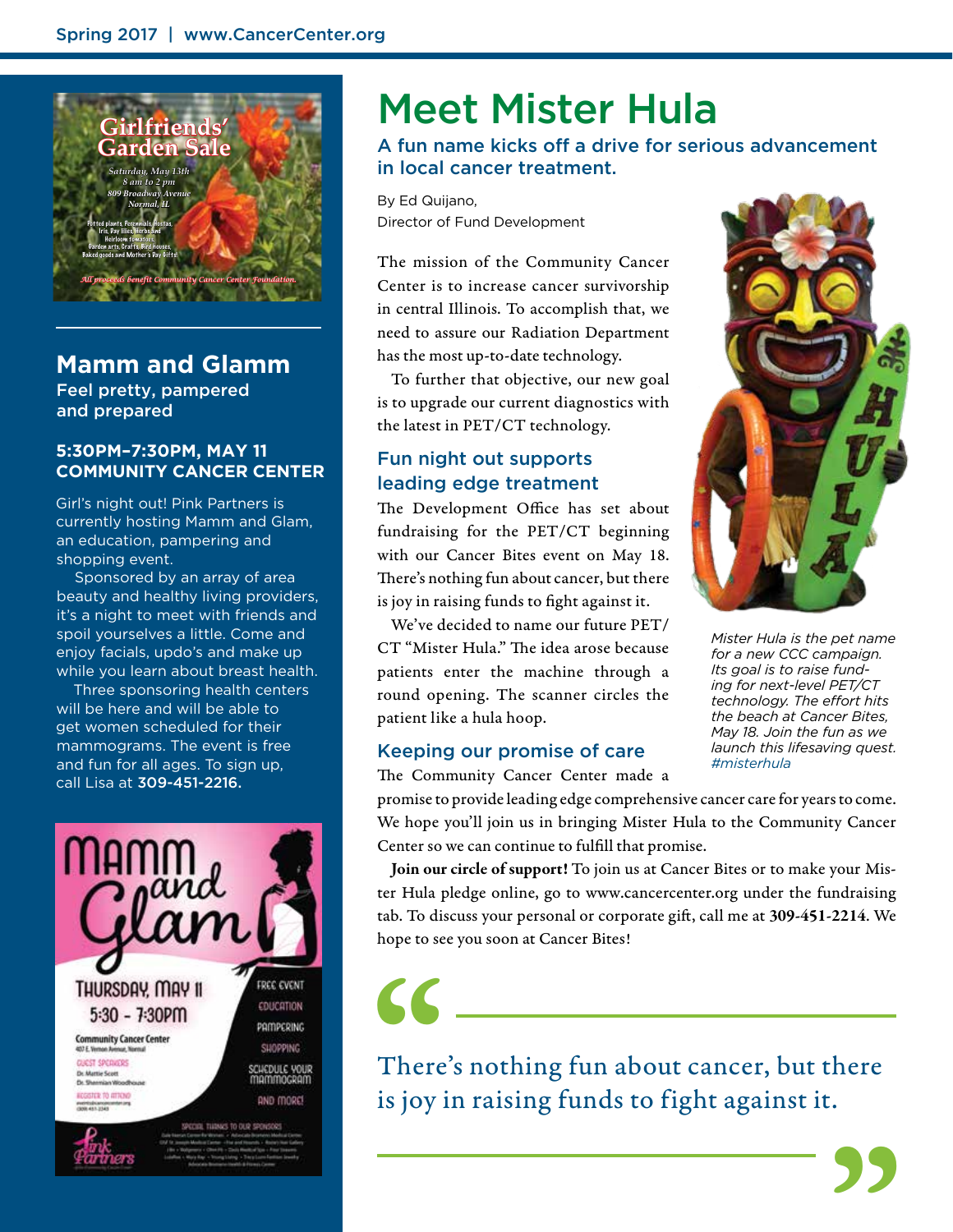# HORTICULTURAL **THERAPY: Gardening is Healing**

Saturday, June 10 9 a.m. to 4 p.m. **Community Cancer Center** 407 East Vernon Avenue, Normal, IL 61761

## \$40 Registration Fee

# **Program Background**

Horticultural therapy utilizes the knowledge of nature to provide therapeutic benefits for individuals to achieve well-being. This day-long conference will provide hands-on experiences that allow attendees to understand key concepts and theories for engaging people in gardening. Breakout sessions will provide activities and educational plans where horticultural therapy can be used for youth through adults in a broad variety of settings.

## **Who Should Attend**

Home Gardeners • Occupational Therapists • Activities Professionals • Special Educators • Social Workers • Other Clinicians • Master Gardeners • Parents of Children with Special Needs • Classroom Teachers

#### Sponsored by:



#### McLean County Master Gardeners







## **Agenda**

- 8:30 Check-In/ Refreshments
- 9:00 **Horticultural Therapy**, Mike Maddox, UW- Extension
- 10:30 Break
- 10:50 **Horticultural Therapy**, cont.
- 12:00 Lunch
- 12:45 **Breakout Sessions** (Choice of 3  $@$  45 mins. each)
	- 1. **Floral Design to Music**
	- 2. **Walking a Labyrinth**
	- 3. **Sensory Gardening**
	- 4. **Modifying the Garden Experience to the Gardener**
	- 5. **Nature Journaling**
	- 6. **Dried Flower Cards**
- 3:30 Sharing Forum/ Wrap-Up
- 4:00 Adjournment

Register online at go.illinois.edu/RegisterLMW or call the McLean County Extension Office at (309) 663-8306

University of Illinois • U. S. Department of Agriculture • Local Extension Councils Cooperating<br>University of Illinois Extension provides equal opportunities in programs and employment.<br>If you need a reasonable accommodati